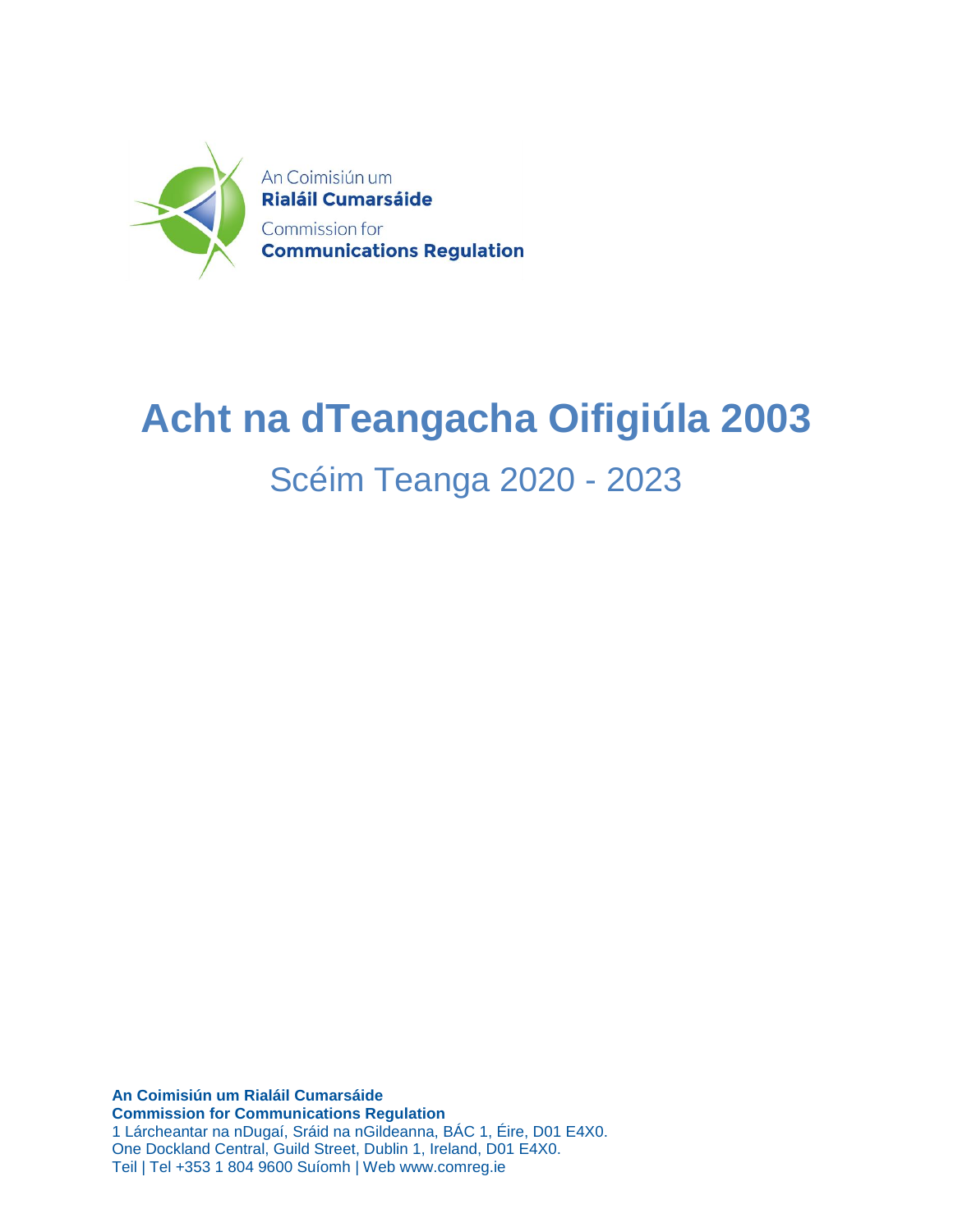# Ábhar

### Mír

### Leathanach

| 1.1 |                                                                                |
|-----|--------------------------------------------------------------------------------|
| 1.2 |                                                                                |
| 1.3 |                                                                                |
|     |                                                                                |
| 2.1 |                                                                                |
| 2.2 |                                                                                |
| 3:  | Sonraí maidir le seirbhísí a chuirtear ar fáil i mBéarla amháin nó dátheangach |
|     |                                                                                |
|     |                                                                                |
|     |                                                                                |
|     |                                                                                |
|     |                                                                                |
|     |                                                                                |
|     |                                                                                |
|     |                                                                                |
|     |                                                                                |
|     |                                                                                |
|     |                                                                                |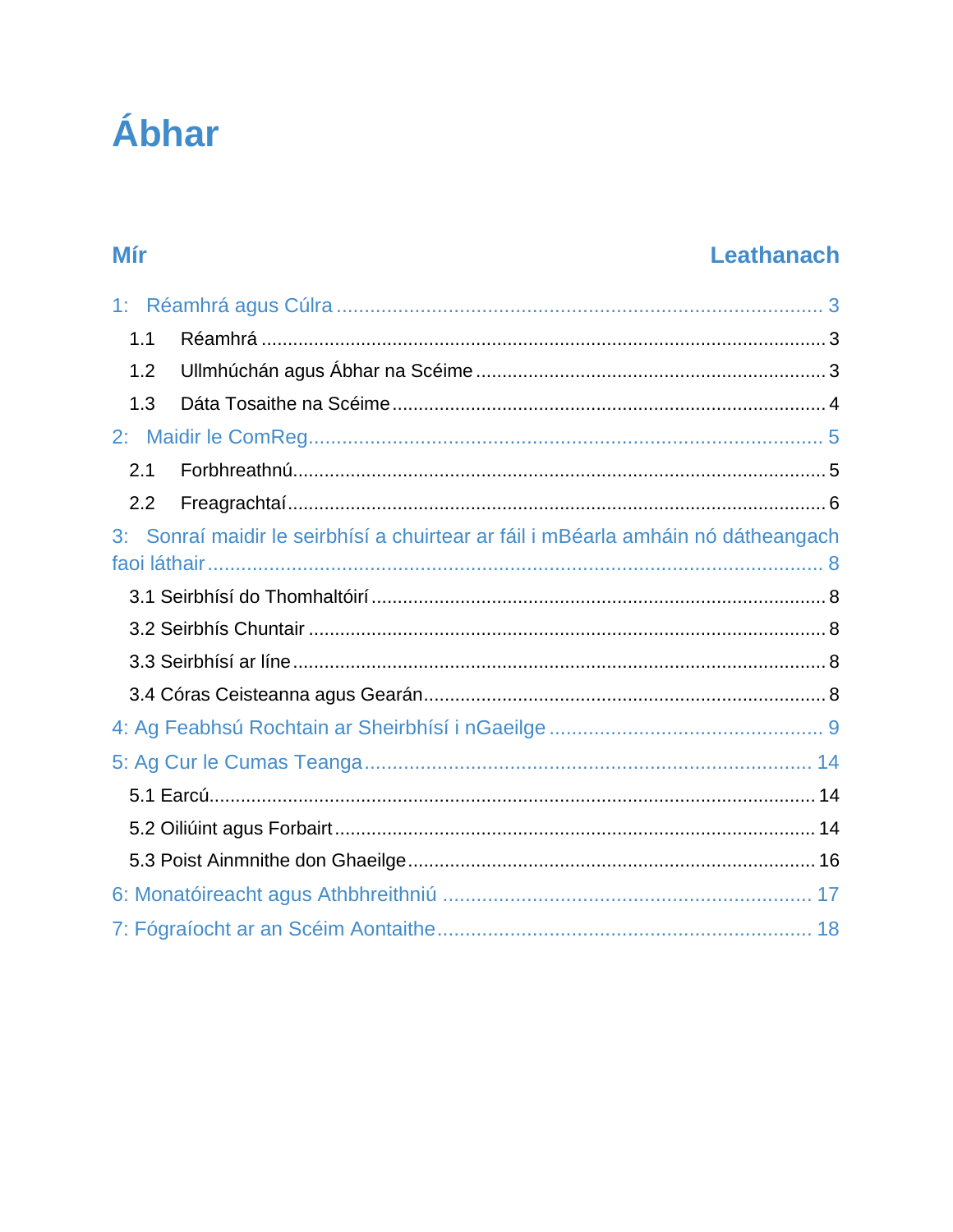## <span id="page-2-0"></span>**1: Réamhrá agus Cúlra**

#### <span id="page-2-1"></span>**1.1 Réamhrá**

Faoi fhoráil in Acht na dTeangacha Oifigiúla 2003 ullmhaíonn comhlachtaí poiblí scéimeanna teanga ina dtugtar mionsonraithe maidir leis na seirbhísí a chuirfidh siad ar fáil:

- trí mheán na Gaeilge,
- trí mheán an Bhéarla, agus
- trí mheán na Gaeilge agus Béarla

chomh maith le bearta a roghnófar d'fhonn a chinntiú go gcuirfear i bhfeidhm, taobh istigh den scála ama atá aontaithe, aon seirbhísí nach bhfuil á gcur ar fáil ag an gcomhlacht faoi láthair trí mheán na Gaeilge.

I gcomhréir le Cuid 14 (3) den Acht, bíonn feidhm le scéimeanna teanga ar feadh tréimhse 3 bliana nó go dtí go mbíonn scéim nua teanga dearbhaithe ag an Aire Turasóireachta, Cultúir, Ealaíon, Gaeltachta, Spóirt agus Meán, nó cibé acu an ceann deiridh.

#### <span id="page-2-2"></span>**1.2 Ullmhúchán agus Ábhar na Scéime**

Agus an scéim seo á hullmhú, tugadh aird ar na Treoirlínte a d'eisigh an Roinn Turasóireachta, Cultúir, Ealaíon, Gaeltachta, Spóirt agus Meán. Ina theannta sin bhí próiseas comhairliúcháin cuimsitheach ar bun le páirtithe leasmhara.

Tá an Coimisiún um Rialáil Cumarsáide (ComReg) faoi threoir ag an bprionsabal gur chóir go mbeadh soláthar na seirbhísí trí Ghaeilge bunaithe ar:

- an bhunleibhéal éilimh atá ann le haghaidh seirbhísí ar leith trí Ghaeilge,
- an tábhacht atá le cur chuige réamhghníomhach maidir le soláthar na seirbhísí, agus
- na hacmhainní, lena n-áirítear acmhainní daonna agus airgeadais, agus an cumas atá ag ComReg ó thaobh forbairt a dhéanamh ar na hacmhainní teanga atá riachtanach nó an rochtain atá aige orthu.

Tagann an scéim seo leis na prionsabail a bhaineann le Seirbhís d'Ard Chaighdeán don Chustaiméir agus lenár gCairt Custaiméirí. Leagadh amach é lena chinntiú go mbeidh na dualgais chuí ar fad a eascraíonn as Acht na dTeangacha Oifigiúla á gcomhlíonadh go hincriminteach ag ComReg tríd an scéim seo agus trí scéimeanna a thiocfaidh ina diaidh.

Tugtar aitheantas agus buíochas as a gcuid ama agus iarrachtaí dóibh siúd ar fad a bhí páirteach sa phróiseas.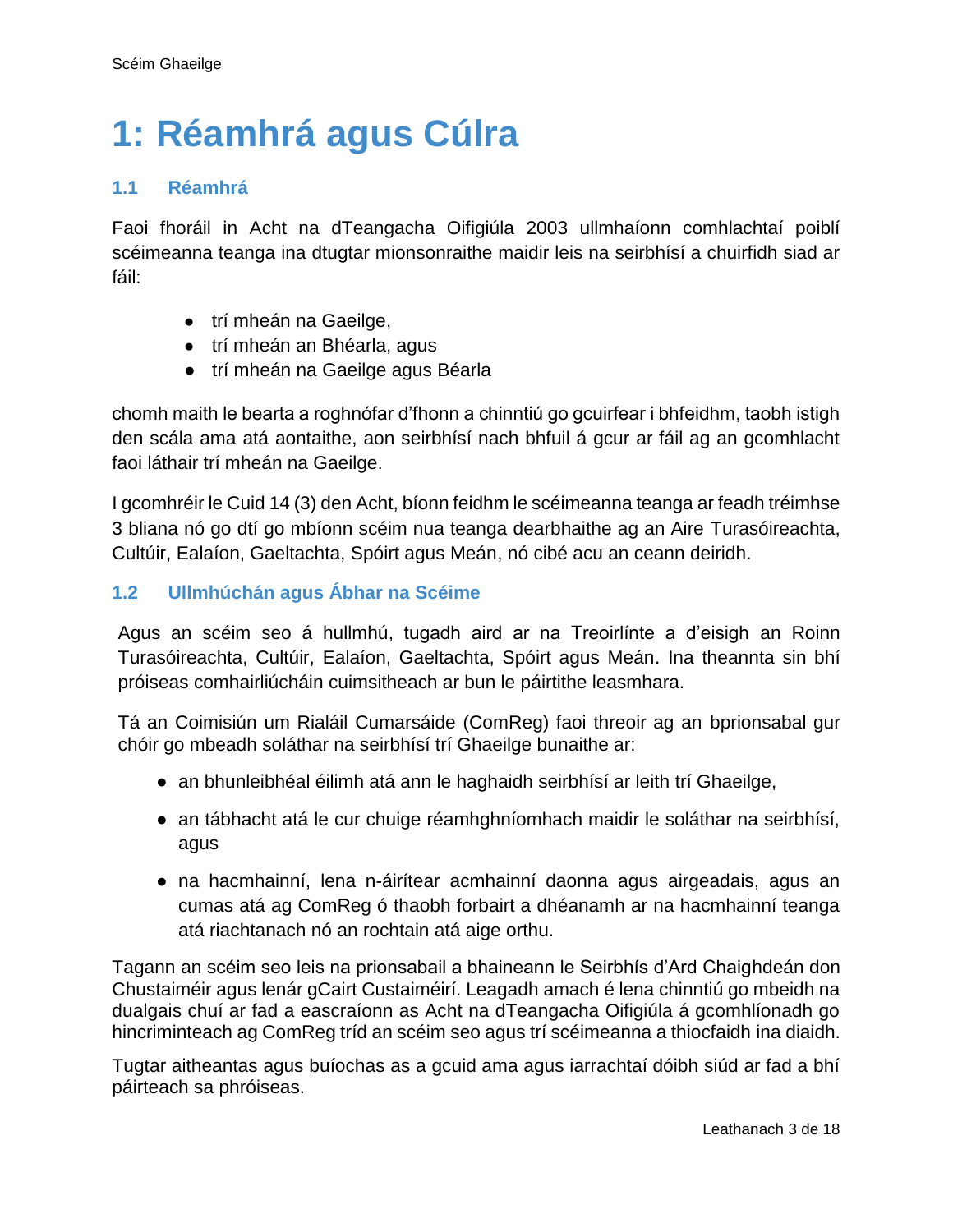#### <span id="page-3-0"></span>**1.3 Dáta Tosaithe na Scéime**

Tá an Scéim seo dearbhaithe ag an Aire Turasóireachta, Cultúir, Ealaíon, Gaeltachta, Spóirt agus Meán. Cuirfear tús léi le héifeacht ó **21 Nollaig 2020** agus beidh sí i bhfeidhm ar feadh tréimhse 3 bliana nó go dtí go mbeidh scéim nua dearbhaithe, cibé acu an ceann deiridh.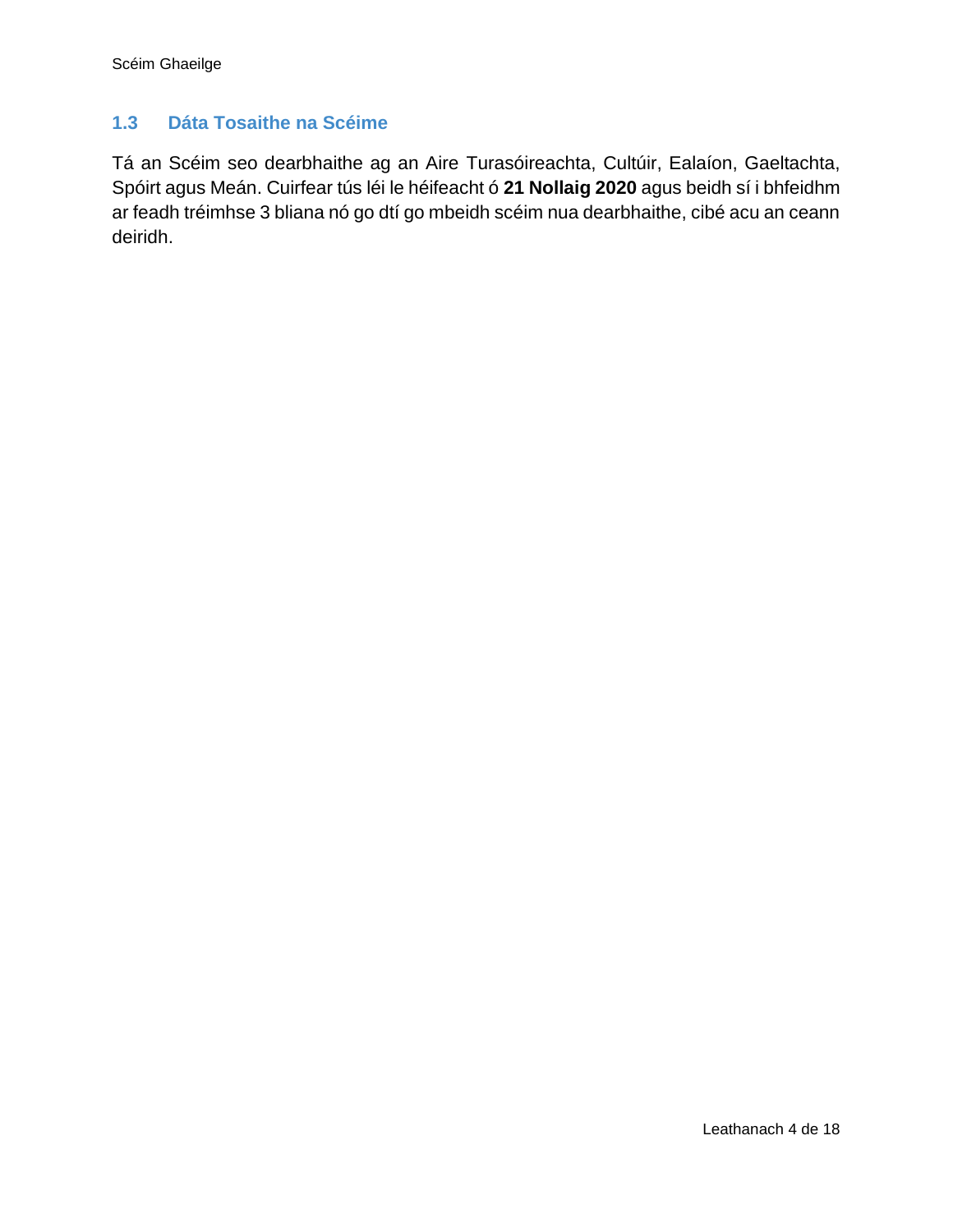## <span id="page-4-0"></span>**2: Maidir le ComReg**

#### <span id="page-4-1"></span>**2.1 Forbhreathnú**

Is é ComReg an comhlacht reachtúil atá freagrach as rialáil a dhéanamh ar an earnáil chumarsáide agus leictreonach (teileachumarsáid, cumarsáid raidió agus tarchur craolacháin) agus ar an earnáil poist. Is muid an t-údarás náisiúnta rialála do na hearnálacha sin i gcomhréir le dlí an AE, dlí a bhíonn ionchódaithe ina dhiaidh sin i reachtaíocht na hÉireann. Bunaíodh ComReg ar 1 Nollaig 2002 agus tá sé á threorú ag Coimisiúin ar a bhfuil suas le triúr Coimisinéir.

Faoi réir na nAcht Rialachán um Chumarsáid 2002 go dtí 2011, tá réimse feidhmeanna agus cuspóirí ag ComReg maidir le líonraí cumarsáide leictreonacha, seirbhísí cumarsáide leictreonacha agus seirbhísí poist a chur ar fáil.

Ina measc tá:

- A chinntiú go gcomhlíonann oibritheoirí a ndualgais
- Iomaíocht a spreagadh
- Cuidiú le forbairt a dhéanamh ar an margadh inmheánach
- Leas na n-úsáideoirí a chur chun cinn taobh istigh den Chomhphobal Eorpach
- A chinntiú go mbíonn an speictream minicíochta raidió agus na huimhreacha ón scéim uimhrithe náisiúnta á mbainistiú agus á n-úsáid go héifeachtúil
- Forbairt a chur chun cinn san earnáil poist, go háirithe maidir le rochtain ar sheirbhís uilíoch
- Leasanna úsáideoirí deiridh na seirbhísí ardráta a chosaint

Tá an Coimisiún, mar aon leis an bhFoireann Cheannasaíochta freagrach as bainistiú straitéiseach agus oibríochta na heagraíochta. Chun ár misean a chur i bhfeidhm agus ár gcuspóirí rialála a bhaint amach braitheann ComReg ar dhícheall ár bhfoireann ar fad (ag cur san áireamh dlíodóirí, eacnamaithe, innealtóirí, cuntasóirí, anailísithe gnó agus speisialtóirí i gcúrsaí riaracháin).

Feidhmíonn ComReg mar chomhlacht coláisteach, le cinntí á nglacadh ag na Coimisinéirí ar bhonn comhchoiteann. Feictear dúinn go bhfuil tábhacht ag baint leis seo ó thaobh spioraid an Achta Rialacháin Cumarsáide 2002 (arna leasú), faoinar bunaíodh an Coimisiún, a chomhlíonadh. Tá ár struchtúr bunaithe ar fhoirne ilréimsiúla a bheith ag feidhmiú i dtimpeallacht ildisciplíneach.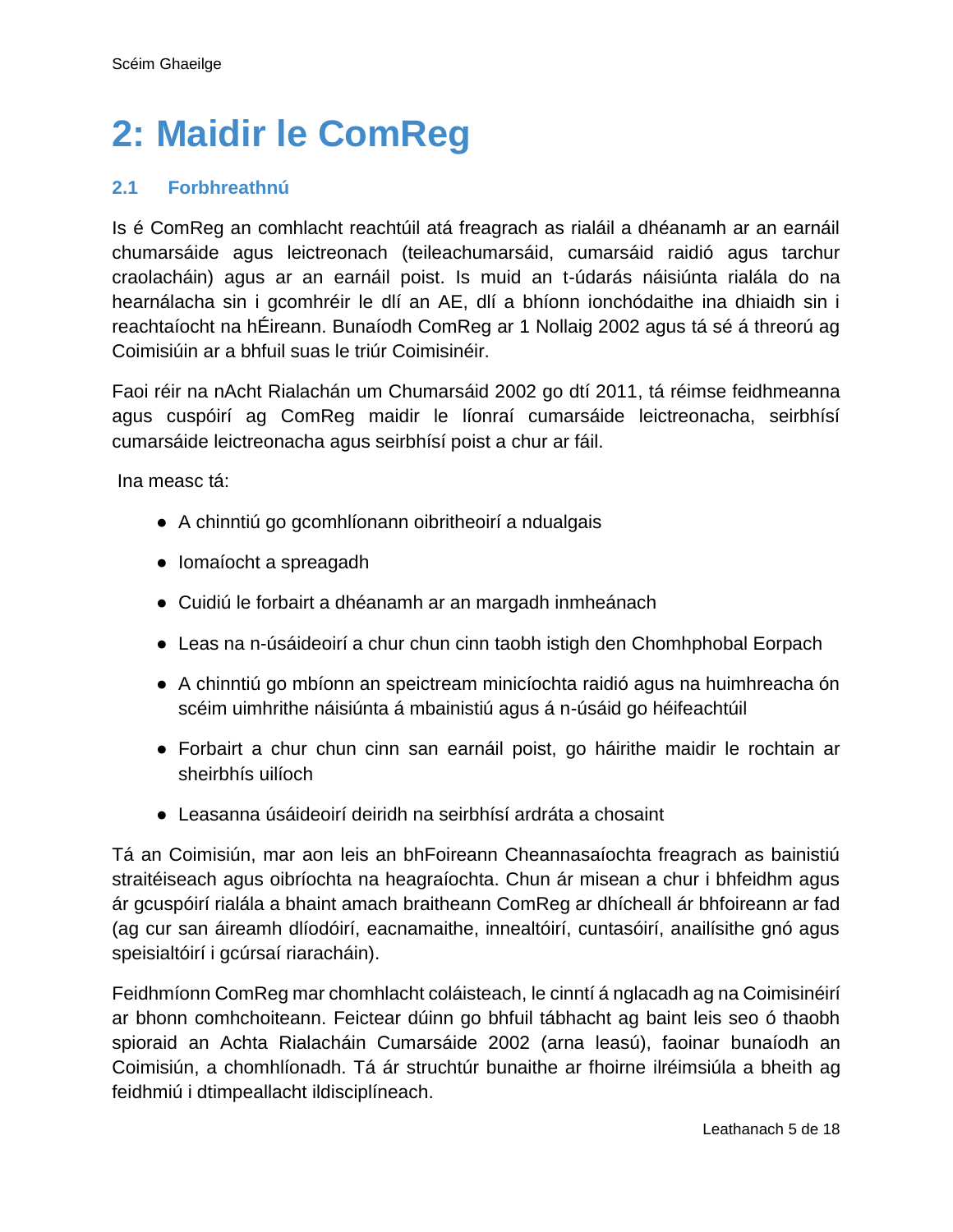#### <span id="page-5-0"></span>**2.2 Freagrachtaí**

Is eagraíocht é ComReg ar a bhfuil réimse leathan de fhreagrachtaí i leith na teileachumarsáide (nó, le bheith beacht faoi, i leith seirbhísí agus líonraí cumarsáide leictreonacha), agus i leith bainistiú a dhéanamh ar phost agus ar speictream.

Leagadh síos ár gcuspóirí chun teacht leis an reachtaíocht phríomha agus thánaisteach agus tá an creat reachtach seo fós á fhorbairt. In 2007, mhéadaigh an tAcht um Rialáil Cumarsáide 2007 (Leasú) freagrachtaí agus cumhachtaí ComReg, agus méadaíodh freisin na beartais fhorfheidhmithe a bhfuil fáil orthu. Go háirithe, tugadh cumhachtaí do ComReg faoin Acht Iomaíochta i dtaca le seirbhísí agus cumarsáid leictreonacha. D'aistrigh an tAcht um Rialáil Cumarsáide (Seirbhísí Ardráta agus Infreastruchtúr um Chumarsáid Leictreonach) 2010 an fhreagracht i leith rialáil na seirbhísí ardráta chuig ComReg agus chuir ComReg tús le rialáil sa réimse seo i mí Iúil 2010. Tagann Rialachán Poist faoi scáth an Achta Poist 2011.

Mar achoimre, comhlíonann ComReg na róil seo a leanas maidir le cur chun cinn na hiomaíochta, cosaint do na tomhaltóirí agus spreagadh na nuálaíochta.

#### **Ag Cosaint Tomhaltóirí agus á gCur ar an Eolas**

Baineann an ról seo le tomhaltóirí gnó agus tomhaltóirí cónaithe araon, chomh maith le heagraíochtaí a dhéanann ionadaíocht ar thomhaltóirí, agus áireofar leis an teileachumarsáid, oibríochtaí ceadúnú speictream agus seirbhísí poist. Áirítear anseo gach forbairt rialacháin a mbíonn tionchar aige ar thomhaltóirí miondíola, ina measc chur i bhfeidhm na bhforálacha cosanta tomhaltóra atá i dTreoracha i leith Post agus Seirbhísí Uilíocha. Soláthraíonn ComReg eolas don tomhaltóir faoi bhearta réamhghníomhacha ar nós treoirleabhair don tomhaltóir agus Suímh Ghréasáin le haghaidh comparáid phraghsála a dhéanamh, agus glacann sé ról tacaíochta ar son na dtomhaltóirí ar fad ó thaobh seirbhísí cumarsáide leictreonacha. [Déanann ComReg maoirseacht freisin ar fhorbairt straitéiseach maidir le feidhmiú Oibríochtaí Ceadúnaithe, a bhíonn ag plé le breis agus 16,000 ceadúnas in aghaidh na bliana.]

#### **Ag Spreagadh Iomaíochta**

Sa ról seo spreagfar iomaíocht a oiread agus is féidir i leith Leathanbhanda, Guth agus An Prótacal Guth thar Idirlíon, trí bheartais éagsúla lena n-áirítear Díchuachadh Lúb Áitiúil, sruth giotáin, leathanbhanda gan sreang (lena n-áirítear leathanbhanda soghluaiste gan sreang), cábla agus infreastruchtúr malartach. Áirítear freisin breis iomaíochta a spreagadh sa réimse soghluaiste trí Oibritheoirí nua Líonraí Soghluaiste Fíorúla, athbhreithniú agus (más gá) leasuithe a dhéanamh ar an gcóras praghsála mórdhíola líonra socraithe, agus maoirseacht a dhéanamh ar chomhlíonadh dualgais na n-oibritheoirí i leith na gcreataí rialacháin do chúrsaí teileachumarsáide agus speictrim.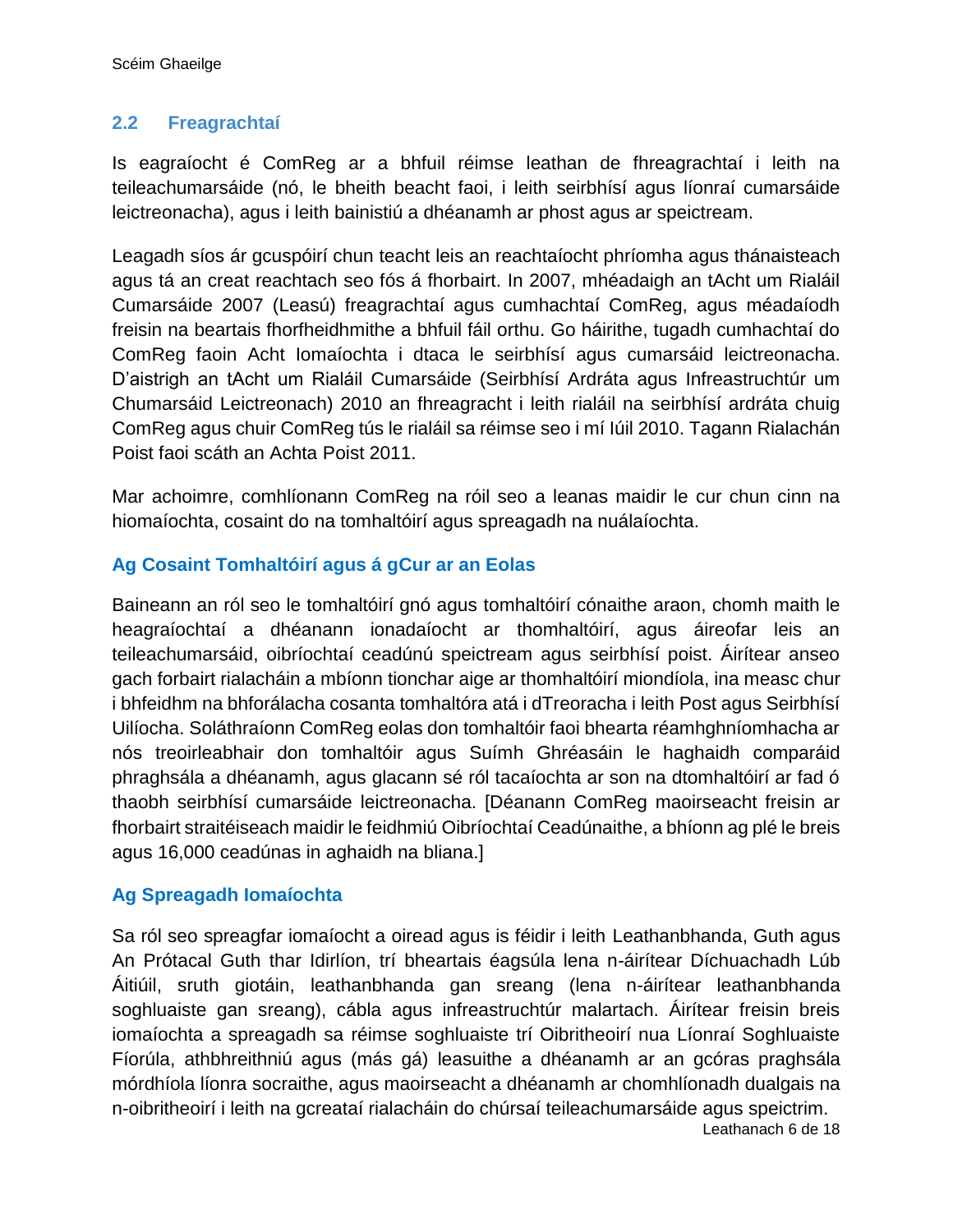#### **Ag Spreagadh na Nuálaíochta**

Cuimsíonn an ról seo an nuálaíocht maidir le rialáil, ar nós athbhreithniú margaíochta a chur i bhfeidhm faoin gcreat nua Eorpach um rialú, agus nuálaíocht sa teicneolaíocht. Cuimsíonn an ról freisin leasú a dhéanamh ar straitéis speictrim ComReg, tionscnaimh nua i dtaca le ceadúnú sa réimse gan sreang, agus bolscaireacht ar son na hÉireann mar ionad le haghaidh tástáil a dhéanamh ar fheidhm nua don speictream. Áireofar freisin forbairt ar straitéis cheannródaíoch don rialáil teileachumarsáide, ag cur san áireamh treochtaí nua i gcúrsaí teicneolaíochta, eacnamaíochta agus rialála. Cuimseofar freisin forbairt ar sheirbhísí poist agus an creat rialála a bhainfidh leis sin.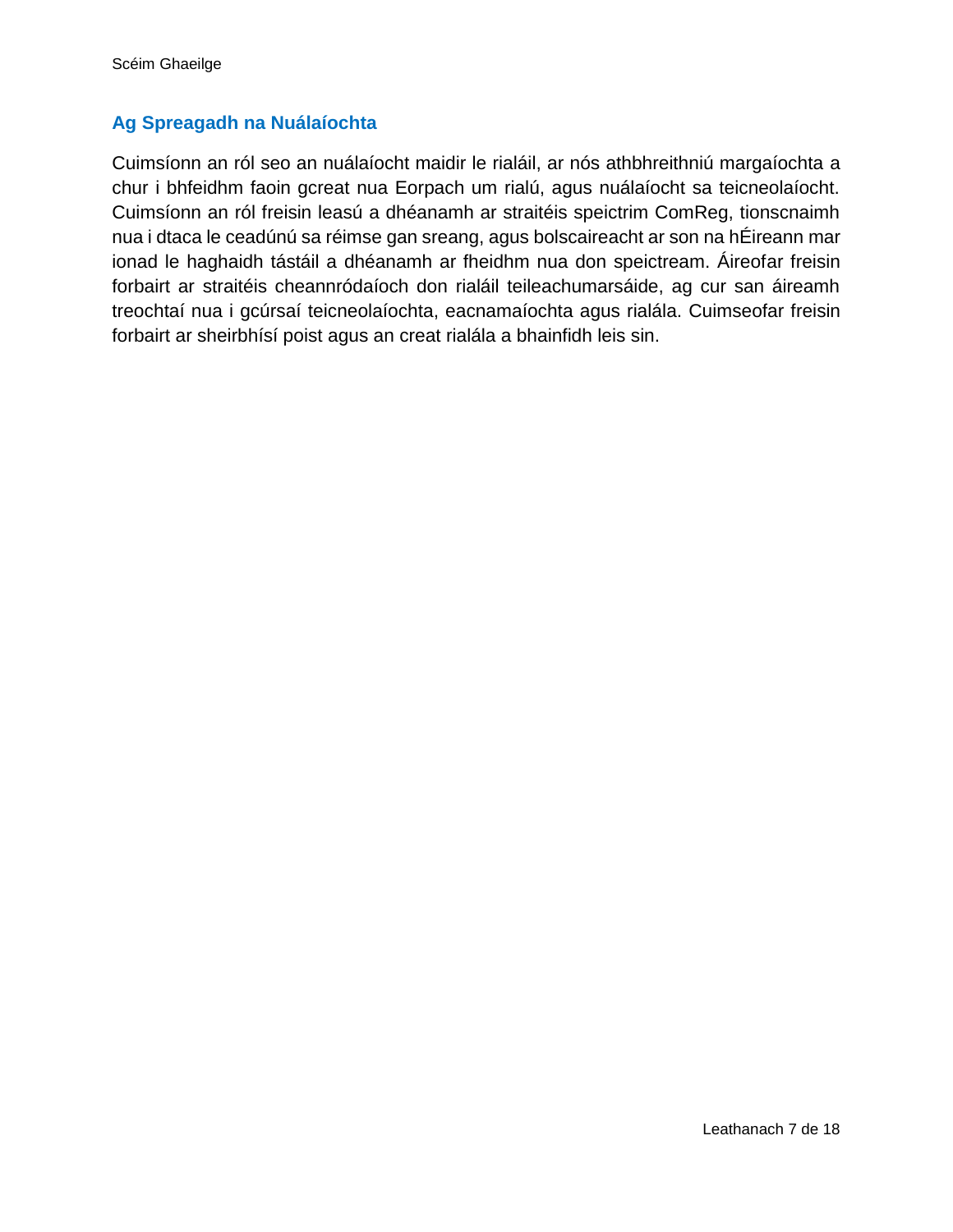## <span id="page-7-0"></span>**3: Sonraí maidir le seirbhísí a chuirtear ar fáil i mBéarla amháin nó dátheangach faoi láthair**

#### <span id="page-7-1"></span>**3.1 Seirbhísí do Thomhaltóirí**

Soláthraíonn ComReg eolas don tomhaltóir maidir le bearta réamhghníomhacha ar nós treoirleabhair don tomhaltóir agus áireamháin chomparáid praghsanna, agus glacann sé ról tacaíochta ar son na dtomhaltóirí ar fad ó thaobh seirbhísí agus cumarsáide leictreonacha. Tá na treoirleabhair don tomhaltóir ar fáil go dátheangach. Déanfaidh ComReg uasdátú agus athfhoilsiú ar na treoirleabhair sin le linn tréimhse feidhme na scéime. Cuirfear cóip bhog agus cóip chrua dhátheangach de threoirleabhair nua a fhoilsítear ar fáil, agus déanfar é go comhuaineach. Tá eolas teagmhála dátheangach ar fáil don tomhaltóir ar shuíomh gréasáin ComReg, leanfar ag cur an eolais seo ar fáil i bhfoirm dhátheangach le linn tréimhse feidhme na scéime.

#### <span id="page-7-2"></span>**3.2 Seirbhís Chuntair**

Is iad an fhoireann ag an deasc fáilte i gceanncheathrú ComReg amháin a chuireann seirbhís chuntair ar fáil. Tá sé ar chumas na foirne beannú do chuairteoirí i nGaeilge agus teagmháil a dhéanamh le pé ball foirne atá ainmnithe chun déileáil le ceisteanna i nGaeilge.

#### <span id="page-7-3"></span>**3.3 Seirbhísí ar líne**

Tá teacht ar eolas dátheangach ar shuíomh gréasáin ComReg faoi láthair. Tugtar tuilleadh eolais i gCaibidil 4 maidir le beartais a chuirfidh feabhas ar an tseirbhís seo. Tá seoladh ríomhphoist bunaithe chun déileáil le ceisteanna i nGaeilge: [gaeilge@comreg.ie](mailto:gaeilge@comreg.ie)

#### <span id="page-7-4"></span>**3.4 Córas Ceisteanna agus Gearán**

Tá ball foirne sa rannóg seirbhísí tomhaltóra ar fáil chun déileáil le gearáin ó chustaiméir agus le gearáin trí Ghaeilge. Leanfar ag cur na seirbhíse seo ar fáil a fhad agus a mhairfidh an scéim.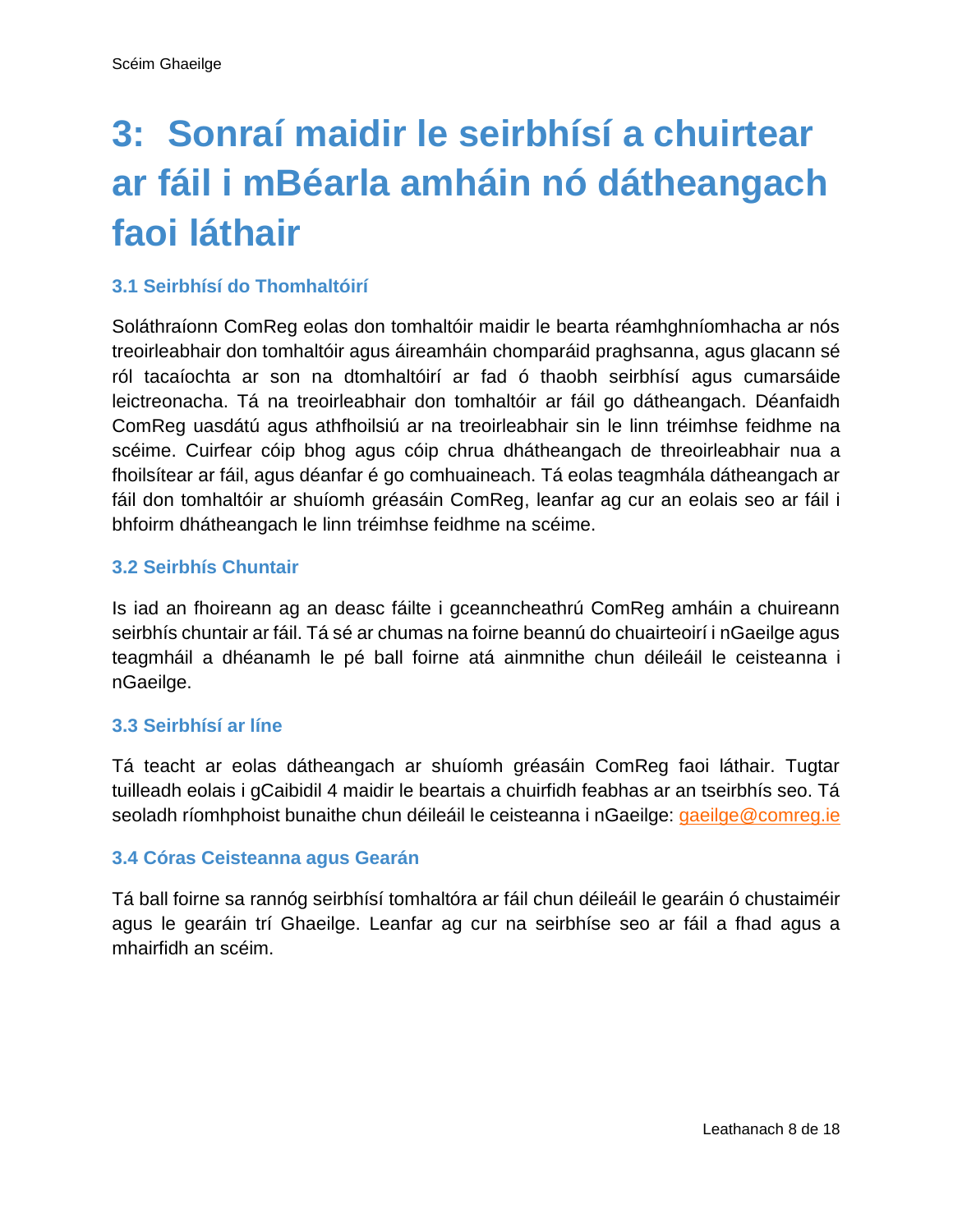## <span id="page-8-0"></span>**4: Ag Feabhsú Rochtain ar Sheirbhísí i nGaeilge**

Tá na forálacha sa tábla thíos éigeantach faoi Acht na dTeangacha Oifigiúla 2003:

|                                    | Modhanna chun plé leis an bpobal                                                                                                                                                                                                        | <b>Tiomantas</b>                                                                                                                                                                                                             |            |
|------------------------------------|-----------------------------------------------------------------------------------------------------------------------------------------------------------------------------------------------------------------------------------------|------------------------------------------------------------------------------------------------------------------------------------------------------------------------------------------------------------------------------|------------|
|                                    |                                                                                                                                                                                                                                         |                                                                                                                                                                                                                              |            |
| Fógra taifeadta<br>béil            | Beidh na fógraí béil seo a leanas i nGaeilge nó i bhfoirm<br>dhátheangach:                                                                                                                                                              | Éigeantach                                                                                                                                                                                                                   |            |
|                                    | (a) Fógraí taifeadta béil a chuirtear ar an nguthán nuair a<br>bhíonn oifigí an chomhlachta phoiblí dúnta;                                                                                                                              |                                                                                                                                                                                                                              |            |
|                                    | (b) Fógraí taifeadta béil a chuirtear amach ar chóras fógartha<br>poiblí;                                                                                                                                                               |                                                                                                                                                                                                                              |            |
|                                    | (c) Fógraí taifeadta béil a chruthaítear agus a chuirtear amach<br>mar theachtaireacht trí chóras ríomhaireachta nó trí chóras<br>ríomhairithe freagartha gutháin;                                                                      |                                                                                                                                                                                                                              |            |
|                                    | Baineann an fhoráil seo le fógraí atá 'taifeadta' seachas iad a<br>bheith 'beo'.                                                                                                                                                        |                                                                                                                                                                                                                              |            |
|                                    | Nuair a bhíonn Ordú i leith Logainm i bhfeidhm is gá do<br>chomhlacht poiblí an leagan Gaeilge d'ainm na háite a luaitear<br>leis an Ordú sin a úsáid in aon fhógraí béil a dhéanann an<br>comhlacht féin nó a bhíonn déanta ar a shon. |                                                                                                                                                                                                                              |            |
|                                    | Freagrófar gach cumarsáid a thagann i<br>Litreacha agus<br>ríomhphost<br>bhfoirm scríofa sa teanga oifigiúil inar<br>tháinig sé.                                                                                                        |                                                                                                                                                                                                                              | Éigeantach |
| <b>Cumarsáid</b><br><b>Scríofa</b> | Stáiseanóireacht                                                                                                                                                                                                                        | Ceannlínte stáiseanóireachta, nóta-<br>pháipéar, duillíní dea-mhéine, leatháin<br>chlúdaigh facs, clúdaigh chomhaid agus<br>fillteáin eile, lipéid agus clúdaigh litreach<br>curtha ar fáil i nGaeilge nó go<br>dátheangach. | Eigeantach |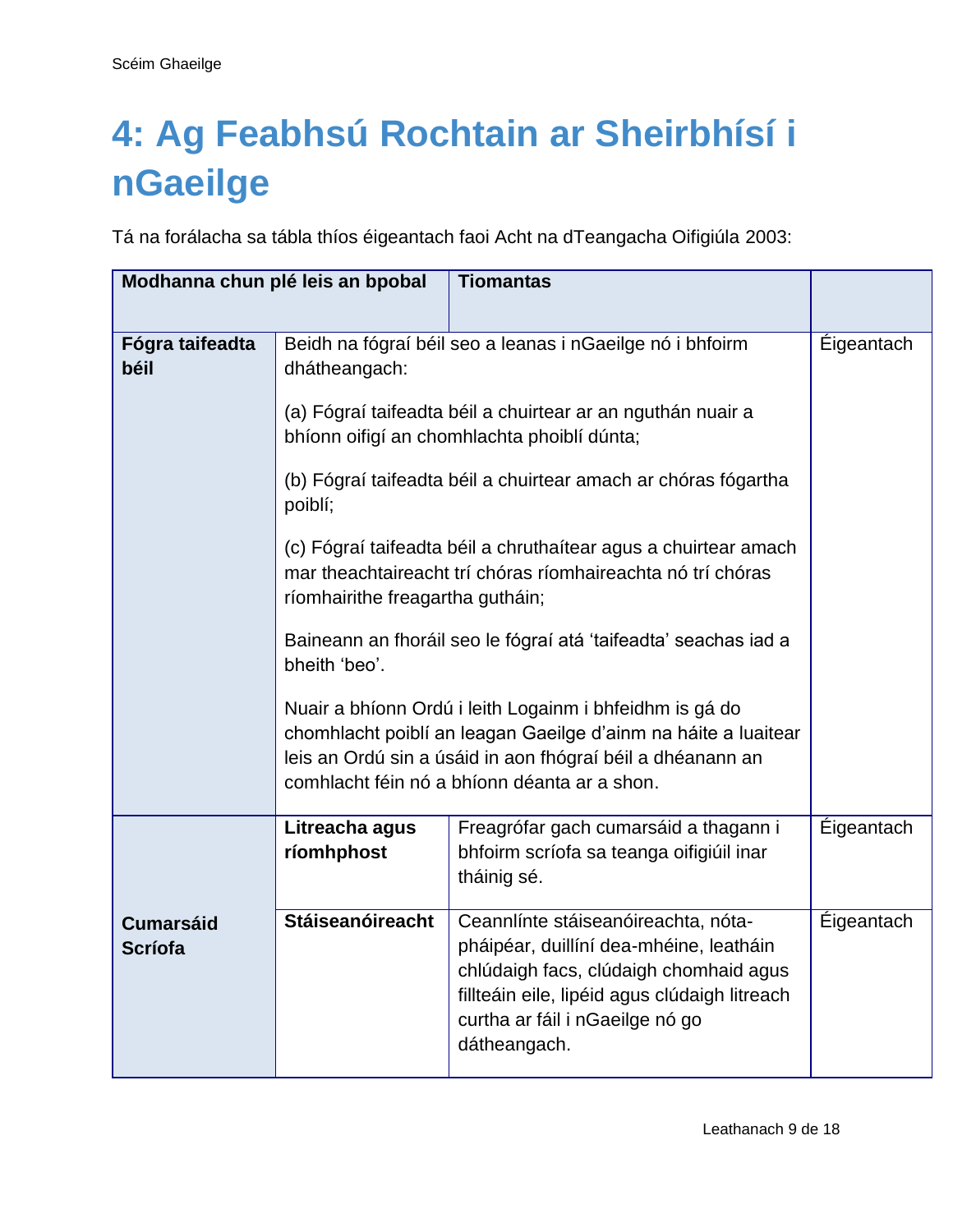| Comharthaíocht       | Comharthaíocht                     | Aon chomharthaíocht a chuireann An<br>Coimisiún um Rialáil Cumarsáide in<br>airde, nó a ndéantar amhlaidh ar a shon,<br>beidh siad i nGaeilge nó i bhfoirm<br>dhátheangach, de réir na rialúchán (S.I.<br>No.391/2008).                                                                                       |                   |
|----------------------|------------------------------------|---------------------------------------------------------------------------------------------------------------------------------------------------------------------------------------------------------------------------------------------------------------------------------------------------------------|-------------------|
|                      | <b>Foilseacháin</b>                | Foilseofar go comhuaineach, i nGaeilge<br>agus i mBéarla, cáipéisí ina leagtar síos<br>tograí ar bheartais phoiblí, cuntais<br>iniúchta nó ráitis airgeadais,<br>tuarascálacha bliantúla agus ráitis i leith<br>straitéisí.                                                                                   | Éigeantach        |
| <b>Foilseacháin</b>  | Ciorcláin nó coir<br>phoist        | Nuair a dhéanann comhlacht poiblí<br>cumarsáid i scríbhinn nó trí ríomhphost<br>leis an bpobal i gcoitinne nó le grúpa sa<br>phobal ar mhaithe le heolas a chur ar fáil<br>don phobal nó don ghrúpa sin, cinnteoidh<br>an comhlacht gur i nGaeilge nó i<br>nGaeilge agus i mBéarla a bheidh an<br>chumarsáid. | <b>Éigeantach</b> |
| <b>An Ghaeltacht</b> | Logainmneacha<br><b>Gaeltachta</b> | Bainfidh an comhlacht poiblí úsáid as<br>ainmneacha oifigiúla na gceantar<br>Gaeltachta faoi réir na reachtaíochta.                                                                                                                                                                                           | <b>Éigeantach</b> |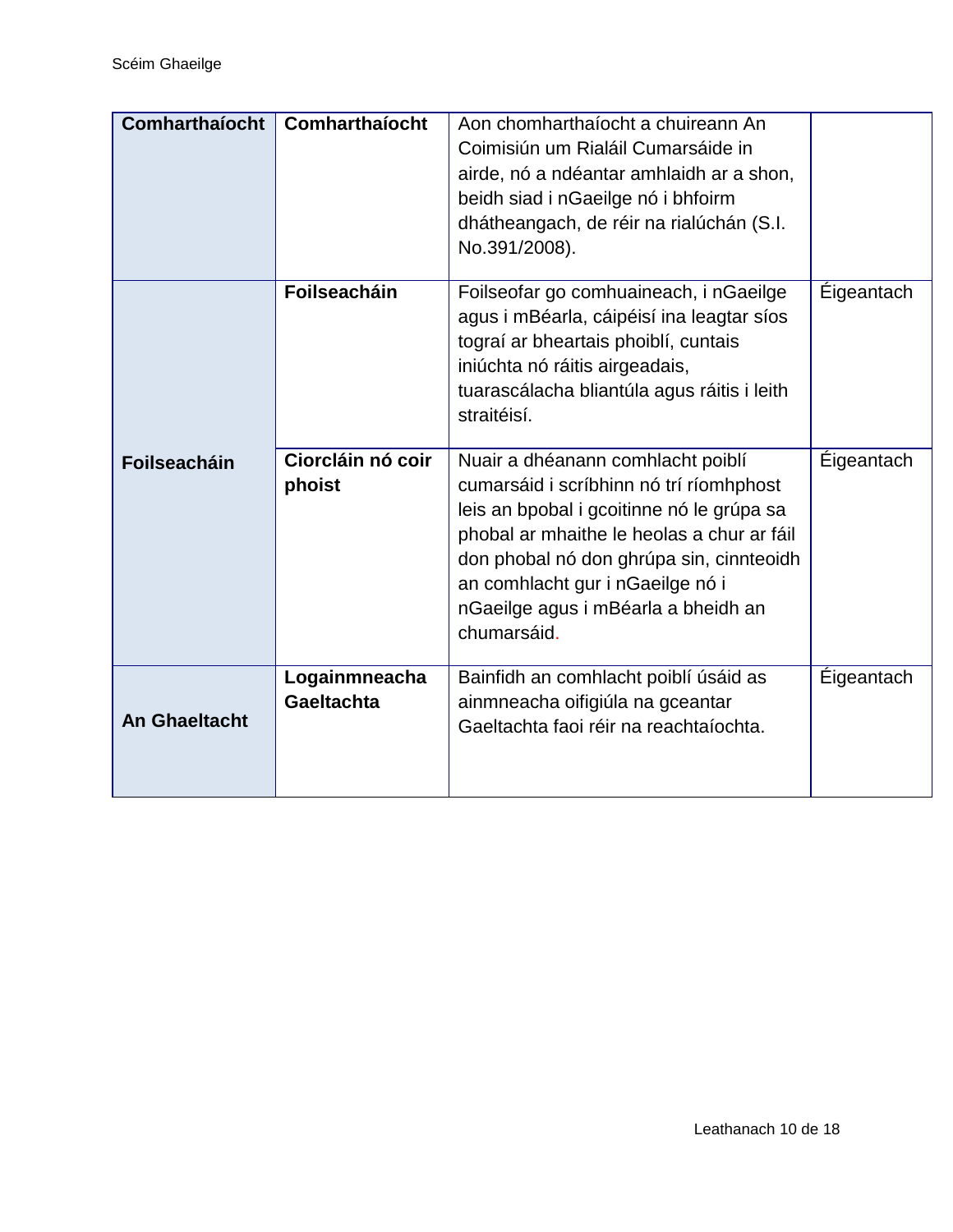Tabharfaidh ComReg faoi na nithe seo a leanas chomh maith:

| Modhanna chun plé leis an bpobal                                           |                                              | <b>Tiomantas</b>                                                                                                                                                                                                                                                                                | <b>Amlíne</b><br>Faoi<br>dheireadh<br><b>BI1/BI2/</b><br>BI <sub>3</sub> |
|----------------------------------------------------------------------------|----------------------------------------------|-------------------------------------------------------------------------------------------------------------------------------------------------------------------------------------------------------------------------------------------------------------------------------------------------|--------------------------------------------------------------------------|
| <b>Fáiltiú</b><br><b>Cumarsáid ó</b><br>bhéil agus<br>cumarsáid<br>scríofa |                                              | Más mian le ball den phobal labhairt<br>le duine i nGaeilge, déanfaidh ár<br>bhfoireann ag an deasc fáilte<br>teagmháil leis an duine cuí.                                                                                                                                                      | Go<br>leanúnach                                                          |
|                                                                            | Lasc-chlár                                   | Tugann an fhoireann ag an deasc<br>fáilte / ag an lasc-chlár ainm an<br>Chomhlachta i nGaeilge agus i<br>mBéarla. Tá na beannachtaí<br>bunúsacha Gaeilge ag na baill<br>foirne seo, agus is féidir leo daoine<br>a chur i dteagmháil, gan aon mhoill,<br>le ball atá in ann Gaeilge a labhairt. | Go<br>leanúnach                                                          |
|                                                                            | Cumarsáid ar an<br>nguthán leis an<br>bpobal | Tá an teachtaireacht 'taobh amuigh<br>d'uaireanta gnó' i nGaeilge agus i<br>mBéarla.                                                                                                                                                                                                            | Go<br>leanúnach                                                          |
|                                                                            | Fógraí beo                                   | Cé nach mbaintear úsáid as fógraí<br>beo, má bhíonn gá leis an tseirbhís<br>áirithe seo sa todhchaí cinnteoidh<br>muid go mbeidh sé de réir na<br>reachtaíochta.                                                                                                                                | Go<br>leanúnach                                                          |
|                                                                            | <b>Bileoga eolais</b><br>agus bróisiúir      | Cuirtear bróisiúir agus bileoga<br>eolais don phobal i gcoitinne ar fáil<br>sa dá theanga.                                                                                                                                                                                                      | Go<br>leanúnach                                                          |
|                                                                            | <b>Foirmeacha</b><br><b>jarratais</b>        | Tá na foirmeacha iarratais ar fad ar<br>fáil sa dá theanga.                                                                                                                                                                                                                                     | Go<br>leanúnach                                                          |
|                                                                            | Preaseisiúintí<br>agus fainicí               | Tá sé mar aidhm againn 20% dár<br>bpreaseisiúintí a aistriú go Gaeilge<br>gach bliain. Tá sé mar chuspóir                                                                                                                                                                                       | Go<br>leanúnach                                                          |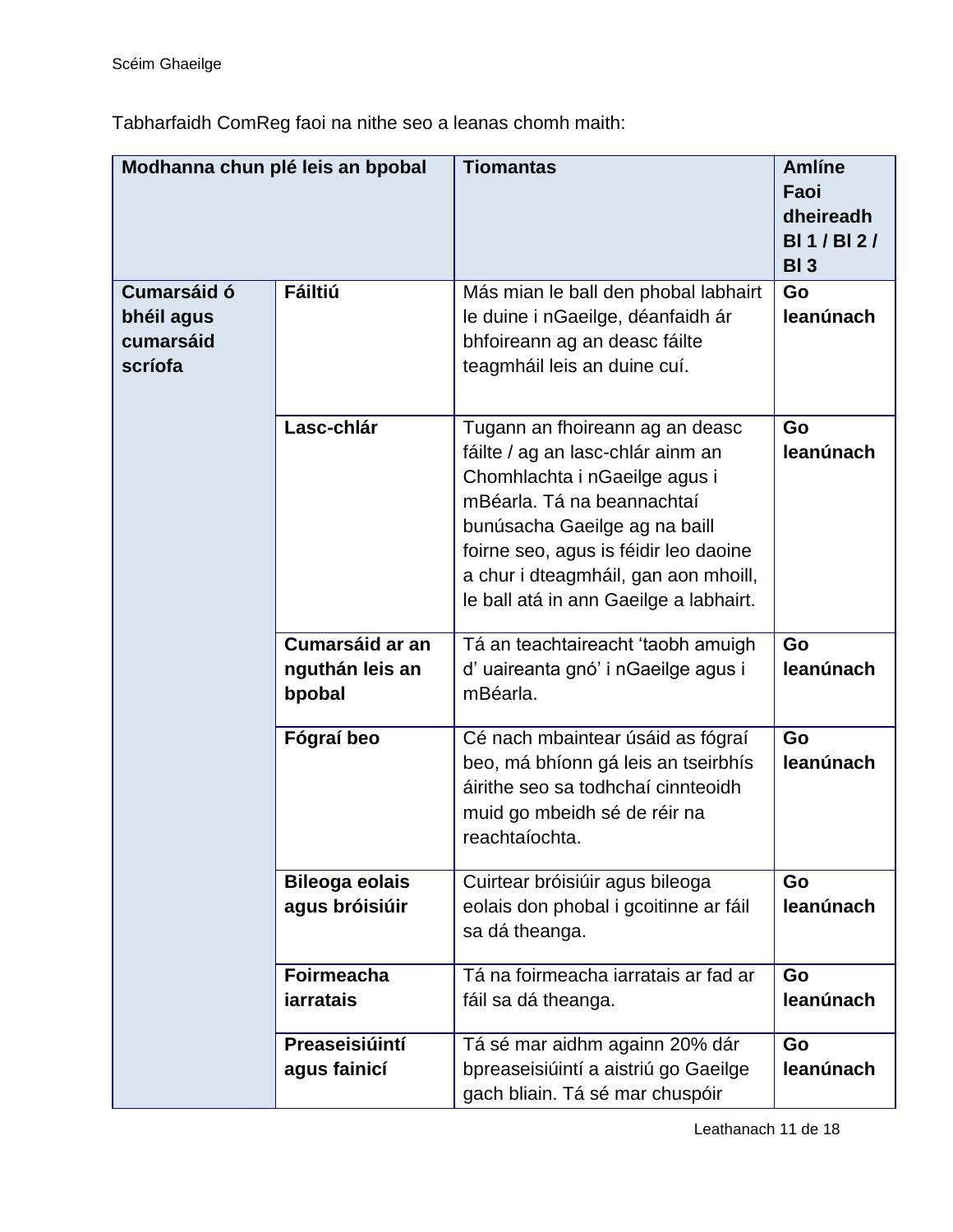| againn an t-ábhar seo a eisiúint sa<br>dá theanga ag an am céanna.<br>Níl seirbhís 'aghaidh ar aghaidh' ar<br>Seirbhís 'aghaidh<br>Go<br>ar aghaidh'<br>leanúnach<br>fáil ach amháin ag an deasc fáilte.<br>Tá fógra ag an deasc fáilte a<br>thugann ainmneacha agus folínte<br>na mball foirne atá in ann déileáil le<br>ceisteanna i nGaeilge.<br><b>Urlabhraí</b><br>Beidh fáil ar urlabhraí / urlabhraithe<br>Go<br>leanúnach<br>le Gaeilge le haghaidh agallaimh a<br>dhéanamh leis na meáin Ghaeilge<br>(ag brath ar dhuine a bheith ar fáil<br>ag am an iarratais).<br>Óráidí<br>Beidh ábhar i nGaeilge mar chuid<br>Go<br>Na Meáin<br>de na hóráidí as Béarla. I measc an<br>leanúnach<br>ábhair seo beidh, ar a laghad,<br>beannachtaí i nGaeilge ag tús agus<br>ag deireadh na hóráide agus tagairtí<br>anseo is ansiúd i nGaeilge d'ábhar<br>na hóráide agus/nó don ócáid atá i<br>gceist.<br>Faoi mar a éilíonn Acht na<br>Ríomhphost<br>Go<br>leanúnach<br>dTeangacha Oifigiúla, freagraíonn<br>muid i nGaeilge ríomhphoist a<br>thagann chugainn i nGaeilge. Tá ár<br>dteachtaireachtaí 'As an Oifig'<br>dátheangach go huathoibríoch.<br><b>Teicneolaíocht</b><br>na Faisnéise<br>Beidh an clásail séanta r-phoist<br>agus an t-eolas teagmhála sa dá<br>theanga ar gach síniúchán r-phoist.<br>Tá seoladh ríomhphoist bunaithe<br>againn chun déileáil le ceisteanna i<br>nGaeilge: gaeilge@comreg.ie. |  |  |  |
|------------------------------------------------------------------------------------------------------------------------------------------------------------------------------------------------------------------------------------------------------------------------------------------------------------------------------------------------------------------------------------------------------------------------------------------------------------------------------------------------------------------------------------------------------------------------------------------------------------------------------------------------------------------------------------------------------------------------------------------------------------------------------------------------------------------------------------------------------------------------------------------------------------------------------------------------------------------------------------------------------------------------------------------------------------------------------------------------------------------------------------------------------------------------------------------------------------------------------------------------------------------------------------------------------------------------------------------------------------------------------------------------------------------------|--|--|--|
|                                                                                                                                                                                                                                                                                                                                                                                                                                                                                                                                                                                                                                                                                                                                                                                                                                                                                                                                                                                                                                                                                                                                                                                                                                                                                                                                                                                                                        |  |  |  |
|                                                                                                                                                                                                                                                                                                                                                                                                                                                                                                                                                                                                                                                                                                                                                                                                                                                                                                                                                                                                                                                                                                                                                                                                                                                                                                                                                                                                                        |  |  |  |
|                                                                                                                                                                                                                                                                                                                                                                                                                                                                                                                                                                                                                                                                                                                                                                                                                                                                                                                                                                                                                                                                                                                                                                                                                                                                                                                                                                                                                        |  |  |  |
|                                                                                                                                                                                                                                                                                                                                                                                                                                                                                                                                                                                                                                                                                                                                                                                                                                                                                                                                                                                                                                                                                                                                                                                                                                                                                                                                                                                                                        |  |  |  |
|                                                                                                                                                                                                                                                                                                                                                                                                                                                                                                                                                                                                                                                                                                                                                                                                                                                                                                                                                                                                                                                                                                                                                                                                                                                                                                                                                                                                                        |  |  |  |
|                                                                                                                                                                                                                                                                                                                                                                                                                                                                                                                                                                                                                                                                                                                                                                                                                                                                                                                                                                                                                                                                                                                                                                                                                                                                                                                                                                                                                        |  |  |  |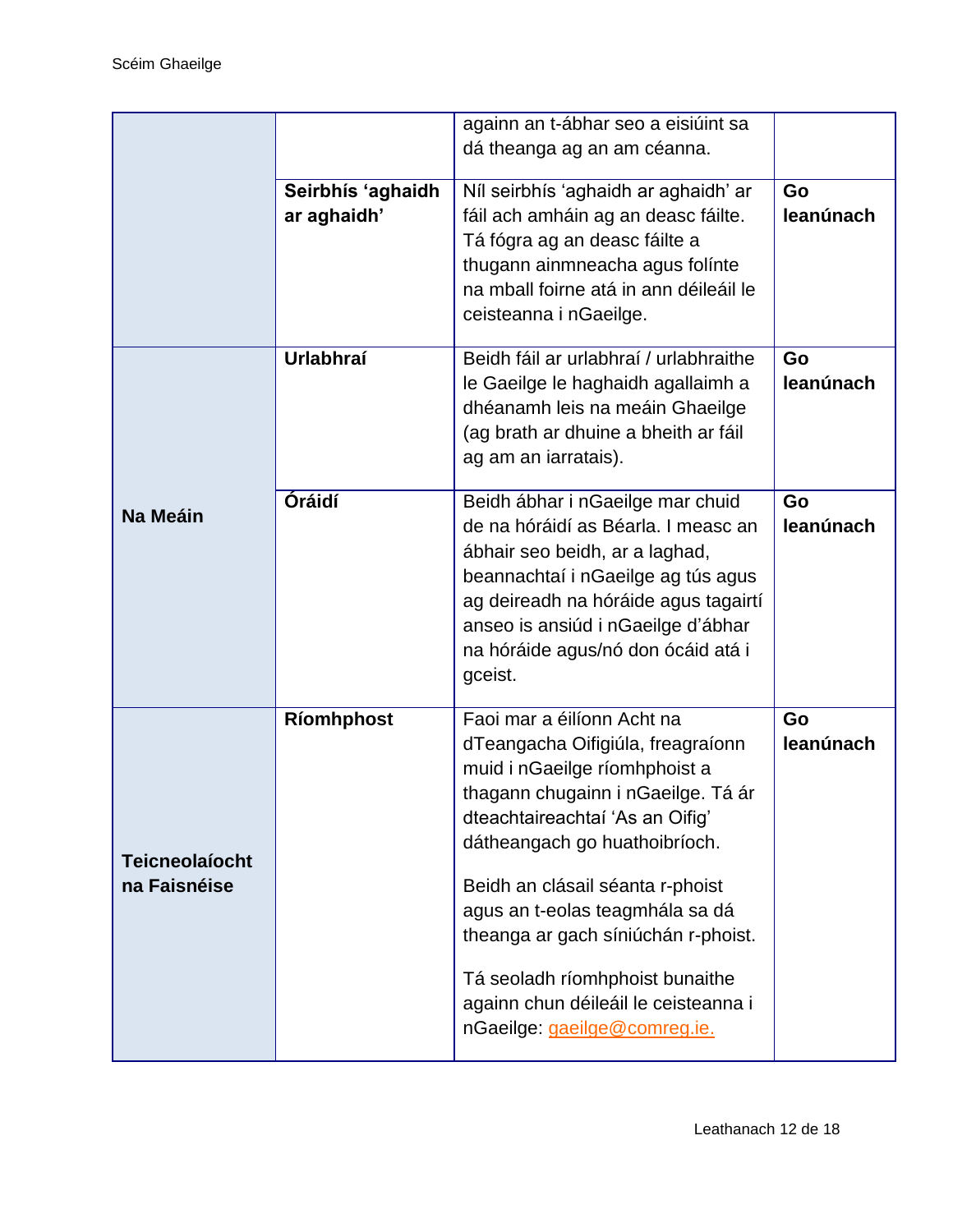|                  | Suíomh Gréasáin   | Beidh an t-eolas seo a leanas ar fáil                                                                                                                  | Go        |
|------------------|-------------------|--------------------------------------------------------------------------------------------------------------------------------------------------------|-----------|
|                  |                   | sa dá theanga ar ár suíomh                                                                                                                             | leanúnach |
|                  |                   | gréasáin:                                                                                                                                              |           |
|                  |                   | $\bullet$ Eolas Fúinn<br>Ceannteidil nascleanúna<br>Príomha, Tánaisteacha<br>agus Treasacha<br>▶ Eolas Teagmhála<br>Eolas Tomhaltóra<br>Eolas Rochtana |           |
|                  | Seirbhísí         | Níl aon seirbhísí idirghníomhacha                                                                                                                      | Go        |
|                  | Idirghníomhacha   | ag ComReg faoi láthair. Má bhíonn                                                                                                                      | leanúnach |
|                  |                   | seirbhísí idirghníomhacha againn                                                                                                                       |           |
|                  |                   | amach anseo cuirfear i bhfeidhm iad                                                                                                                    |           |
|                  |                   | ag an am céanna sa dá theanga, de                                                                                                                      |           |
|                  |                   | réir mar a oireann.                                                                                                                                    |           |
|                  |                   |                                                                                                                                                        |           |
| <b>Gaeltacht</b> | <b>Cruinnithe</b> | Beidh cruinnithe a eagrófar sa                                                                                                                         | Go        |
|                  |                   | Ghaeltacht á stiúradh sa dá                                                                                                                            | leanúnach |
|                  |                   | theanga, cuirfear aon cháipéisíocht                                                                                                                    |           |
|                  |                   | a bhaineann le hábhar ar fáil sa dá                                                                                                                    |           |
|                  |                   | theanga ag an am céanna.                                                                                                                               |           |
|                  |                   |                                                                                                                                                        |           |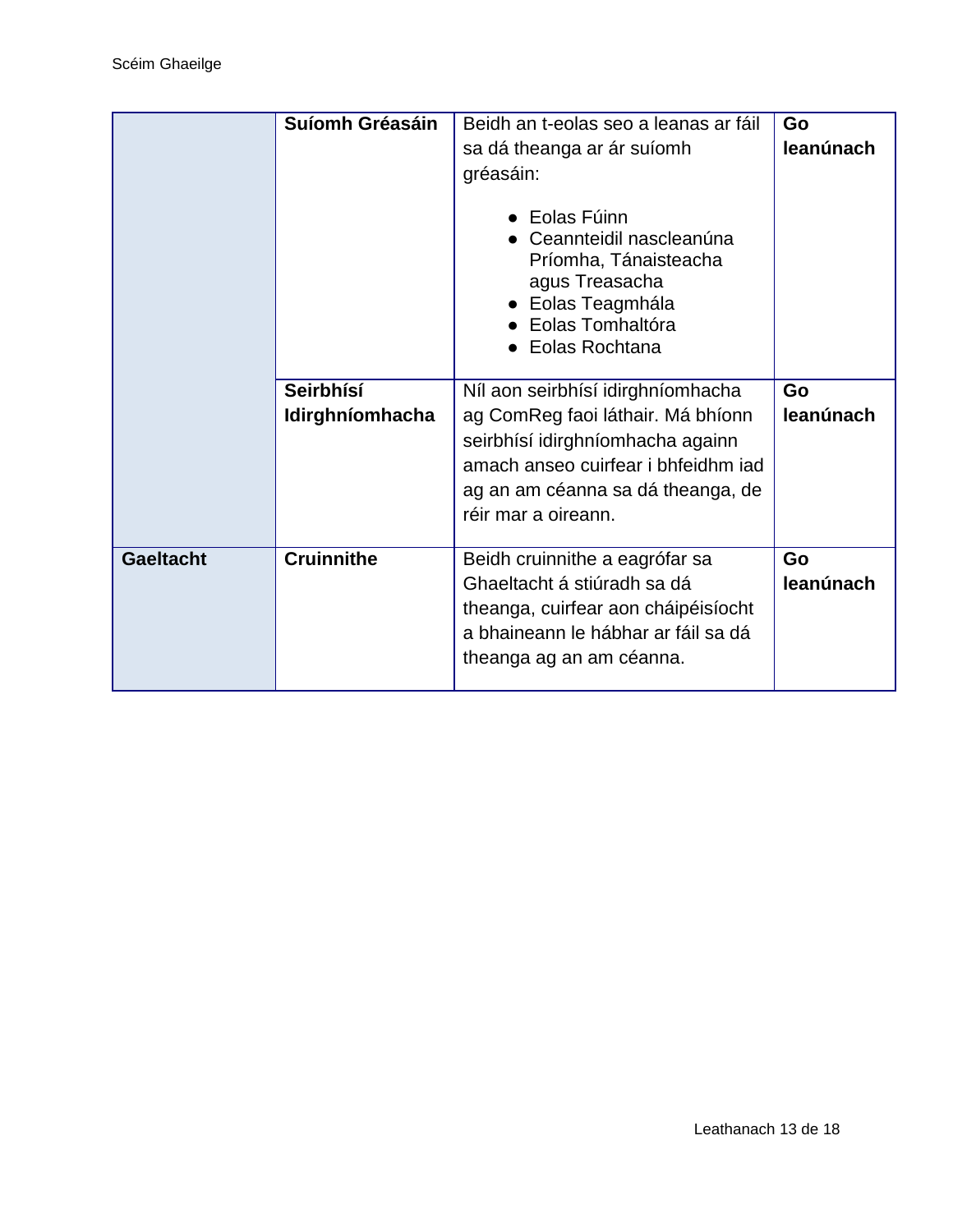## <span id="page-13-0"></span>**5: Ag Cur le Cumas Teanga**

### <span id="page-13-1"></span>**5.1 Earcú**

Is é earcú foirne agus an cumas cuí sa Ghaeilge acu, i ngach réimse oibre de chuid ComReg, an príomhbhealach atá againn le cur le méid na seirbhísí atá ar fáil i nGaeilge. Tabharfar aitheantas inár bpolasaí earcaíochta, atá faoi réir an chreata do nósanna imeachta earcaíochta náisiúnta aontaithe, don ghá atá ann feabhas a chur de réir a chéile ar an gcumas teanga.

Le linn do bhaill nua foirne a bheith i mbun oiliúint ionduchtaithe cuirfear iad ar fad ar an eolas faoin Scéim Teanga Gaeilge chun a chinntiú go bhfuil a fhios acu faoinár dtiomantas i leith na reachtaíochta.

### <span id="page-13-2"></span>**5.2 Oiliúint agus Forbairt**

Tá ComReg, tiomanta do dheiseanna a chur ar fáil don fhoireann freastal ar chúrsaí oiliúna Gaeilge atá creidiúnaithe mar is ceart, ag brath ar acmhainní. Cuirfear an fhoireann ar fad ar an eolas faoi na deiseanna / áiseanna atá ar fáil chun feabhas a chur ar a gcuid Gaeilge.

| <b>Oiliúint agus Forbairt</b>             |                                  | <b>Tiomantas</b>                                                                                                                                                                                                                                                                                                              | <b>Amlíne</b><br>Faoi<br>dheireadh<br><b>BI 1 / BI 2/ BI</b><br>3 |
|-------------------------------------------|----------------------------------|-------------------------------------------------------------------------------------------------------------------------------------------------------------------------------------------------------------------------------------------------------------------------------------------------------------------------------|-------------------------------------------------------------------|
| Ag feabhsú<br>cumas sa<br><b>Ghaeilge</b> | Earcaíocht                       | Tacóidh ComReg le fostú foirne<br>nua a bhfuil Gaeilge acu sna<br>rannóga cuí (i.e. Seirbhísí<br>Custaiméirí)<br>Cuirfear gach ball nua foirne ar an<br>eolas faoinár Scéim Gaeilge agus<br>iad faoi oiliúint, chun a chinntiú go<br>mbeidh siad ar an eolas maidir leis<br>na freagrachtaí atá orainn faoin<br>reachtaíocht. | Go<br>leanúnach                                                   |
|                                           | Oiliúint / Soláthar<br>Acmhainní | Leagann ComReg béim ollmhór ar<br>fhorbairt ghairmiúil leanúnach ár<br>mball foirne agus cuirimid maoiniú                                                                                                                                                                                                                     | Go<br>leanúnach                                                   |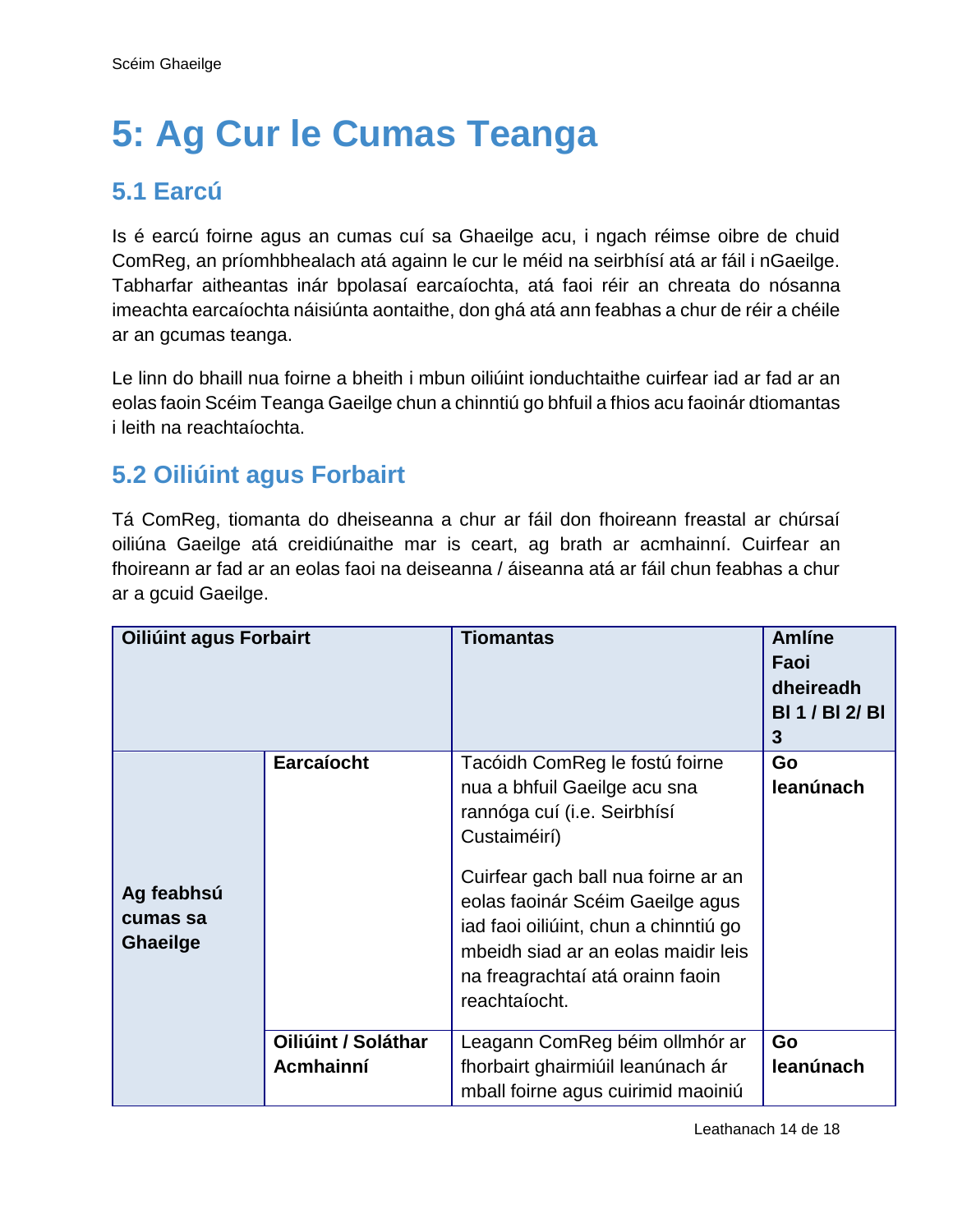|  | ar fáil do bhaill foirne reatha ar                                                                                                                                                                                                                                                                                                                                                                                                                                                                                                                                                                                                                                 |  |
|--|--------------------------------------------------------------------------------------------------------------------------------------------------------------------------------------------------------------------------------------------------------------------------------------------------------------------------------------------------------------------------------------------------------------------------------------------------------------------------------------------------------------------------------------------------------------------------------------------------------------------------------------------------------------------|--|
|  | mhaith leo cur lena gcuid                                                                                                                                                                                                                                                                                                                                                                                                                                                                                                                                                                                                                                          |  |
|  | scileanna. Mar sin:                                                                                                                                                                                                                                                                                                                                                                                                                                                                                                                                                                                                                                                |  |
|  | Cuirfear deiseanna ar fáil do<br>$\bullet$<br>bhaill foirne ar mhaith leo cur<br>lena gcumais Ghaeilge.<br>Cuirfear liosta de na cúrsaí<br>$\bullet$<br>Gaeilge atá ar fáil faoi láthair ar<br>ár n-inlíon<br>Cuirfear tacaíocht ar fáil do<br>$\bullet$<br>bhaill foirne ar mhaith leo cur<br>lena gcumais Ghaeilge trí<br><b>Bheartas um Fhorbairt</b><br>Ghairmiúil agus An Phlean um<br>Fhoghlaim agus Fhorbairt de<br>chuid ComReg. Is í an aidhm<br>ná:<br>$\triangleright$ tacú le baill foirne i gcothú<br>agus forbairt a gcumas sa<br>Ghaeilge;<br>$\triangleright$ cuir le cumais bhaill foirne a<br>gcuid dualgas Gaeilge a<br>chomhlíonadh agus iad i |  |
|  | mbun a gcuid oibre, agus<br>Cuirfear an fhoireann riaracháin<br>ar an eolas maidir le<br>hacmhainní teanga ar nós:<br>www.tearma.ie,<br>www.teanglann.ie,<br>www.focloir.ie, www.abair.ie<br>chomh maith le WinGléacht,<br>leagan leictreonach foclóir<br>Gaeilge - Béarla Ó Dónaill.<br>Cuirfear an leagan Gaeilge de<br>Microsoft Word ar fáil nuair is<br>cuí.                                                                                                                                                                                                                                                                                                  |  |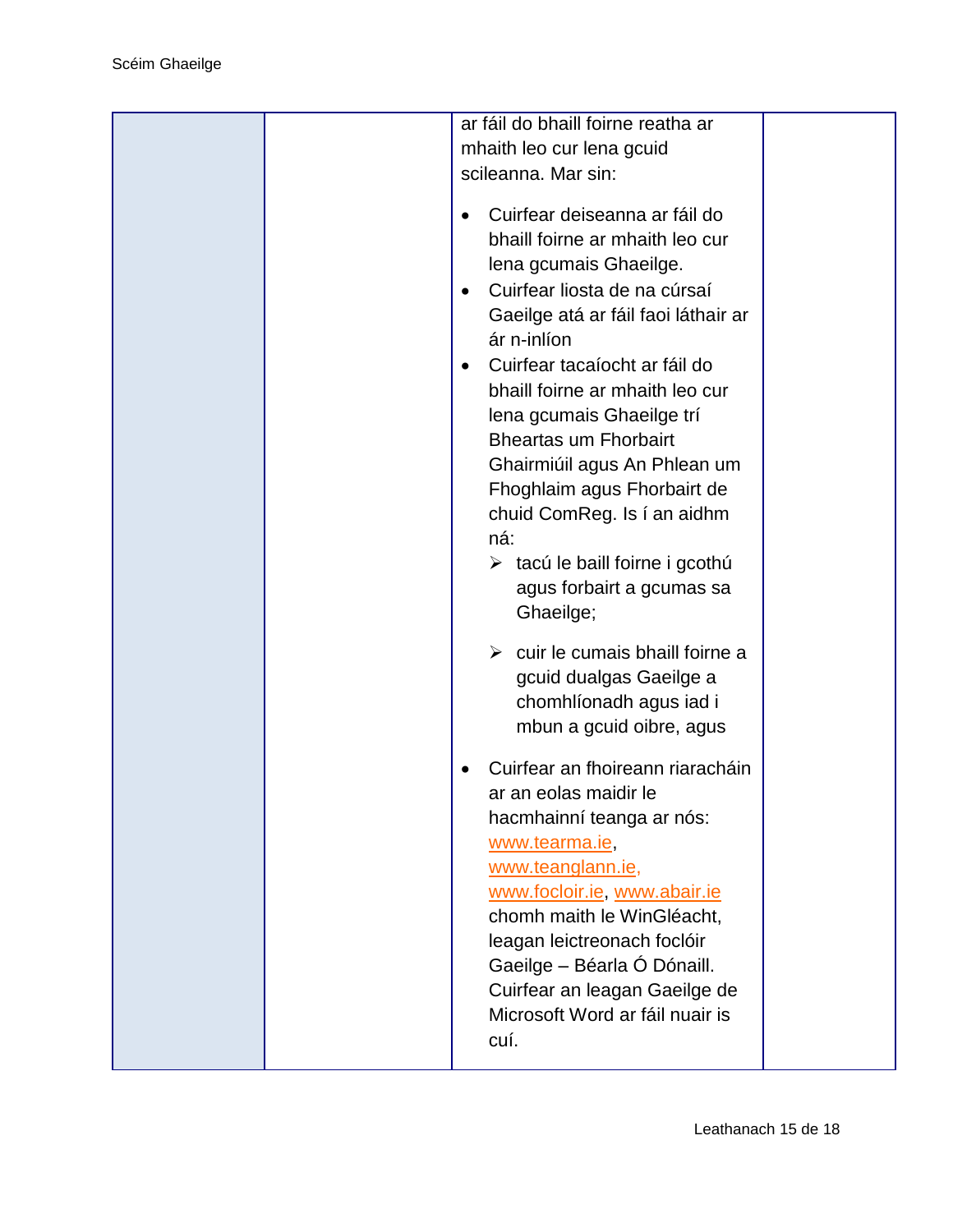| Rannpháirtíocht in<br>imeachtaí chun an<br>teanga a chur<br>chun cinn | Spreagfar na baill foirne le bheith<br>páirteach in imeachtaí cultúrtha<br>agus teanga. Beidh eolas faoi na<br>himeachtaí seo ar fáil ar an inlíon.                                                                                                                                                                                       | <b>BI1</b> |
|-----------------------------------------------------------------------|-------------------------------------------------------------------------------------------------------------------------------------------------------------------------------------------------------------------------------------------------------------------------------------------------------------------------------------------|------------|
| <b>Tionscnaimh Eile</b>                                               | Cuirfear eolas ó Oifig an<br>Choimisinéara Teanga ar<br>taispeáint sna ceaintíní foirne agus<br>ar fáil don fhoireann ar an inlíon.<br>Beidh ceist a bhaineann le cumas<br>Gaeilge an iarratasóra ar<br>fhoirmeacha iarratais.<br>"Cupán Caife" - Beidh maidin<br>chaife neamhfhoirmiúil ag foireann<br>ComReg uair in aghaidh na ráithe. | <b>BI1</b> |

### <span id="page-15-0"></span>**5.3 Poist Ainmnithe don Ghaeilge**

Tá na poist thíosluaite ainmnithe mar phoist a bhfuil cumas sa Ghaeilge riachtanach ina leith. Tá sé i gceist go mbeadh caighdeán creidiúnaithe áirithe sa Ghaeilge bainte amach ag daoine sna poist sin, caighdeán a bheadh i gcomhréir le cúraimí an phoist. Nuair a bheidh na poist sin á sonrú, tabharfar aird ar leith ar aon phost atá lonnaithe sa Ghaeltacht nó atá lonnaithe taobh amuigh den Ghaeltacht i gceantar ina bhfuil formhór na gcustaiméirí sa Ghaeltacht nó / agus i bpobal ina labhraítear an Ghaeilge.

| <b>Teideal an Poist</b>  | Láthair                  | Léargas ar an gcaighdeán<br>Gaeilge atá riachtanach<br>(roghnaigh: bunúsach,<br>meánleibhéal nó ardleibhéal) |
|--------------------------|--------------------------|--------------------------------------------------------------------------------------------------------------|
| Foireann fáilte          | Príomhoifig / lasc-chlár | <b>Bunúsach</b>                                                                                              |
| Seirbhísí<br>Custaiméirí | Príomhoifig              | Ardleibhéal                                                                                                  |
| Preasoifig               | Príomhoifig              | Ardleibhéal                                                                                                  |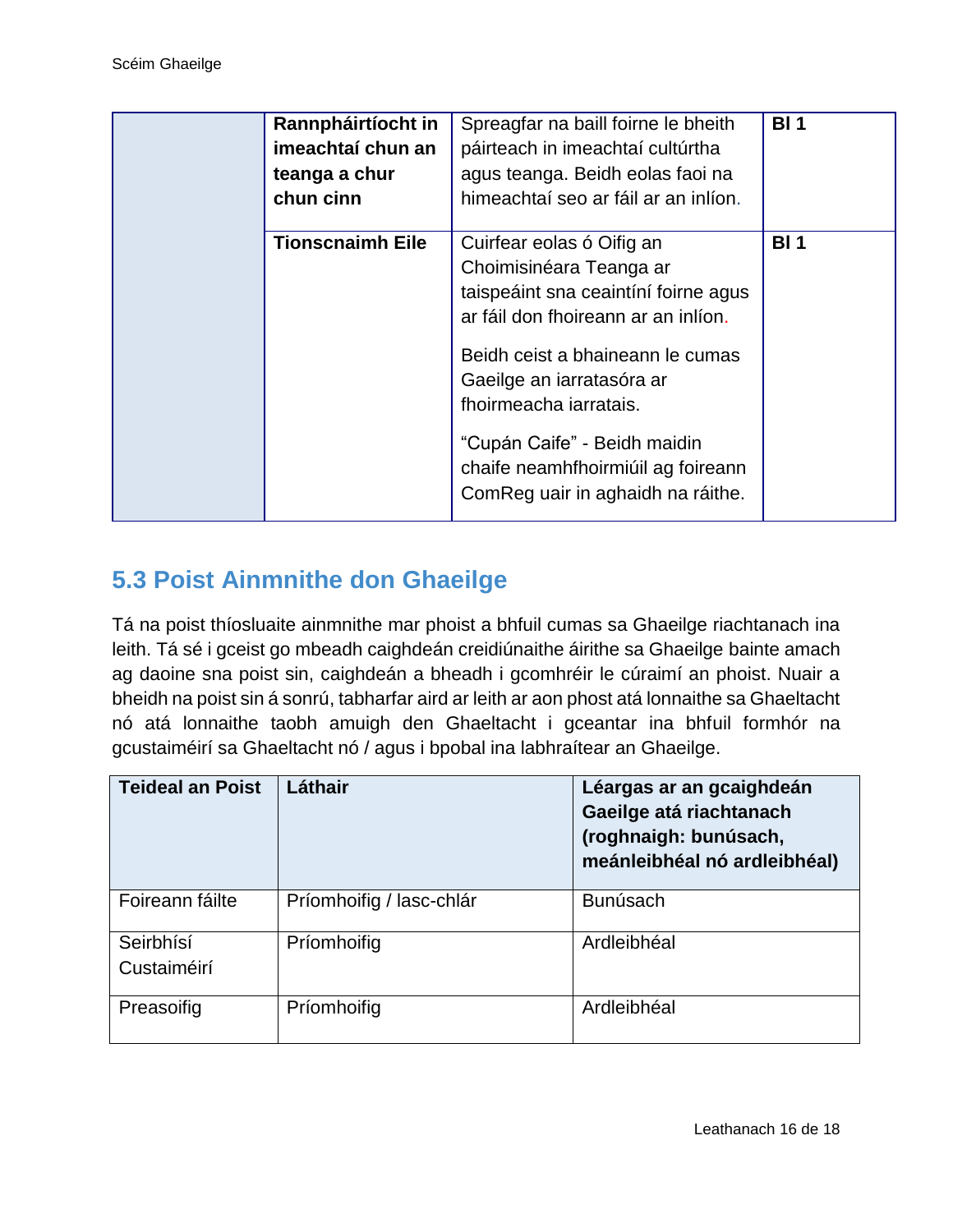### <span id="page-16-0"></span>**6: Monatóireacht agus Athbhreithniú**

Déanfaidh Seirbhísí Corparáideacha, arna bhainistiú ag An Roinn Gnóthaí Poiblí, monatóireacht agus athbhreithniú rialta ar chur i bhfeidhm na scéime. Is í Jennifer Gartland, [jennifer.gartland@comreg.ie,](mailto:jennifer.gartland@comreg.ie) +353 (0) 1804 9654 an teagmhálaí don scéim. Fáiltítear roimh aiseolas, ceisteanna agus fiosrúcháin maidir leis an scéim agus bainfear úsáid astu seo nuair a bheidh Scéimeanna Teanga eile á leagan amach ag ComReg amach anseo.

Beidh fáil ar chóras foirmiúil trína ndéanfar monatóireacht ar iarratais ar sheirbhísí trí Ghaeilge agus déanfar taifead air seo inár dTuarascáil Bhliantúil.